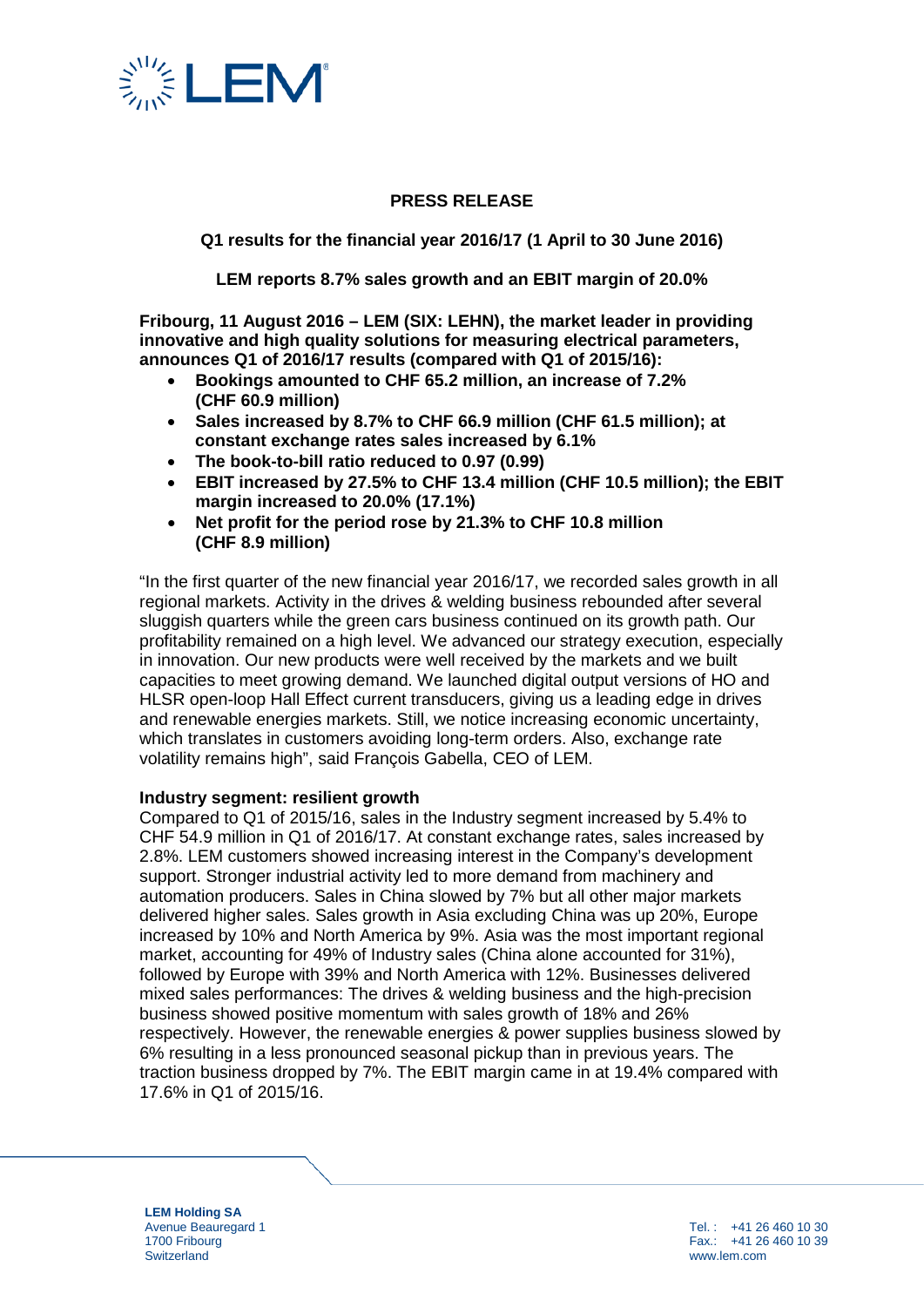

**Automotive segment: increasing acceptance for green cars supports growth**

In Q1 of 2016/17, sales in the Automotive segment totaled CHF 12.0 million, representing an increase of 27.1% on Q1 of 2015/16. At constant exchange rates, sales grew by 24.2%. LEM recorded increased activity and sales growth in all regional markets. Numerous enquiries and projects for hybrid, electric and 48 V technology placed growing strain on the Company's development capacities. LEM secured the first project for a fuel cell platform using its new HAM transducer. The green cars business contributed the majority of the sales growth (+150%) while the conventional cars business remained relatively stable (+2%). Sales growth reached 36% in China, 73% in Asia excluding China, 24% in Europe and 6% in North America. The EBIT margin was 23.0% in Q1 of 2016/17, compared with 14.4% one year ago.

### **Financial calendar**

| The financial year runs from 1 April to 31 March      |
|-------------------------------------------------------|
| Half-year results 2016/17                             |
| Third quarter results 2016/17                         |
| Year-end results 2016/17                              |
| Ordinary General Meeting of Shareholders for the year |
| 2016/17                                               |
| Dividend ex-date                                      |
| Dividend payment date                                 |
|                                                       |

#### **LEM – At the heart of power electronics**

LEM is the market leader in providing innovative and high quality solutions for measuring electrical parameters. Its core products - current and voltage transducers are used in a broad range of applications in drives & welding, renewable energies & power supplies, traction, high precision, conventional and green cars businesses. LEM's strategy is to exploit the intrinsic strengths of its core business, and to develop opportunities in existing and new markets with new applications. LEM is a mid-size, global company with approximately 1'400 employees worldwide. It has production plants in Beijing (China), Geneva (Switzerland), Sofia (Bulgaria) and Tokyo (Japan). With regional sales offices near its customers' locations, the company is able to offer a seamless service around the globe. LEM has been listed on the SIX Swiss Exchange since 1986; the company's ticker symbol is LEHN. [www.lem.com](http://www.lem.com/)

### **For further information please contact**

Andrea Borla (CFO) Phone: +41 22 706 1250 Email: [investor@lem.com](mailto:investor@lem.com)

**LEM Holding SA** Avenue Beauregard 1 1700 Fribourg **Switzerland** 

Tel. : +41 26 460 10 30 Fax.: +41 26 460 10 39 www.lem.com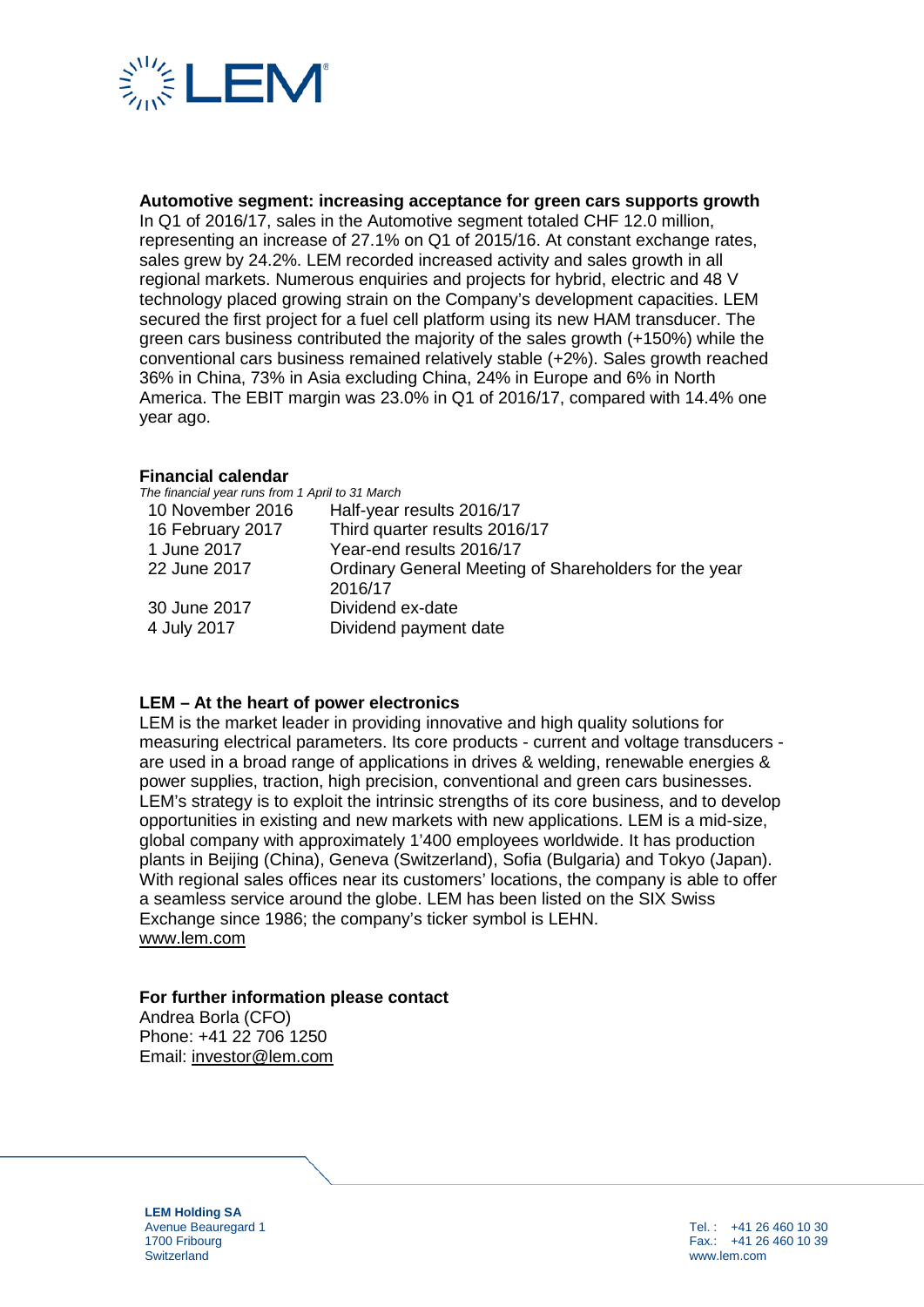

# **Appendix:**

# **Key figures**

| In CHF millions    | 2015/16 |      |                |      | 2016/17 | Change    |          |  |
|--------------------|---------|------|----------------|------|---------|-----------|----------|--|
|                    |         |      |                |      |         |           |          |  |
| Orders received    | Q1      | Q2   | Q <sub>3</sub> | Q4   | Q1      | Q1 to Q1  | Q1 to Q4 |  |
| Industry segment   | 50.9    | 52.8 | 53.2           | 50.8 | 52.7    | $+3.6%$   | $+3.7%$  |  |
| Automotive segment | 10.0    | 13.3 | 14.1           | 11.5 | 12.5    | $+25.2%$  | $+9.0%$  |  |
| <b>Total LEM</b>   | 60.9    | 66.0 | 67.3           | 62.3 | 65.2    | $+7.2%$   | $+4.7%$  |  |
|                    |         |      |                |      |         |           |          |  |
| Book-to-bill ratio | Q1      | Q2   | Q3             | Q4   | Q1      | Q1 to Q1  | Q1 to Q4 |  |
| Industry segment   | 0.98    | 0.91 | 0.98           | 1.00 | 0.96    | $-2.0%$   | $-4.0%$  |  |
| Automotive segment | 1.06    | 1.12 | 1.08           | 0.96 | 1.05    | $-0.9%$   | $+9.4%$  |  |
| <b>Total LEM</b>   | 0.99    | 0.94 | 1.00           | 0.99 | 0.97    | $-2.0%$   | $-2.0%$  |  |
|                    |         |      |                |      |         |           |          |  |
| <b>Sales</b>       | Q1      | Q2   | Q <sub>3</sub> | Q4   | Q1      | Q1 to Q1  | Q1 to Q4 |  |
| Industry segment   | 52.1    | 58.2 | 54.2           | 50.7 | 54.9    | $+5.4%$   | $+8.3%$  |  |
| Automotive segment | 9.4     | 11.8 | 13.0           | 12.0 | 12.0    | $+27.1%$  | $-0.4%$  |  |
| <b>Total LEM</b>   | 61.5    | 70.0 | 67.2           | 62.7 | 66.9    | $+8.7%$   | $+6.7%$  |  |
|                    |         |      |                |      |         |           |          |  |
| <b>EBIT</b>        | Q1      | Q2   | Q <sub>3</sub> | Q4   | Q1      | Q1 to Q1  | Q1 to Q4 |  |
| Industry segment   | 9.2     | 12.1 | 12.5           | 9.3  | 10.6    | $+16.3%$  | $+14.4%$ |  |
| Automotive segment | 1.4     | 2.3  | 3.3            | 3.0  | 2.8     | $+103.6%$ | $-7.6%$  |  |
| <b>Total LEM</b>   | 10.5    | 14.4 | 15.8           | 12.3 | 13.4    | $+27.5%$  | $+9.1%$  |  |

**LEM Holding SA** Avenue Beauregard 1 1700 Fribourg **Switzerland**